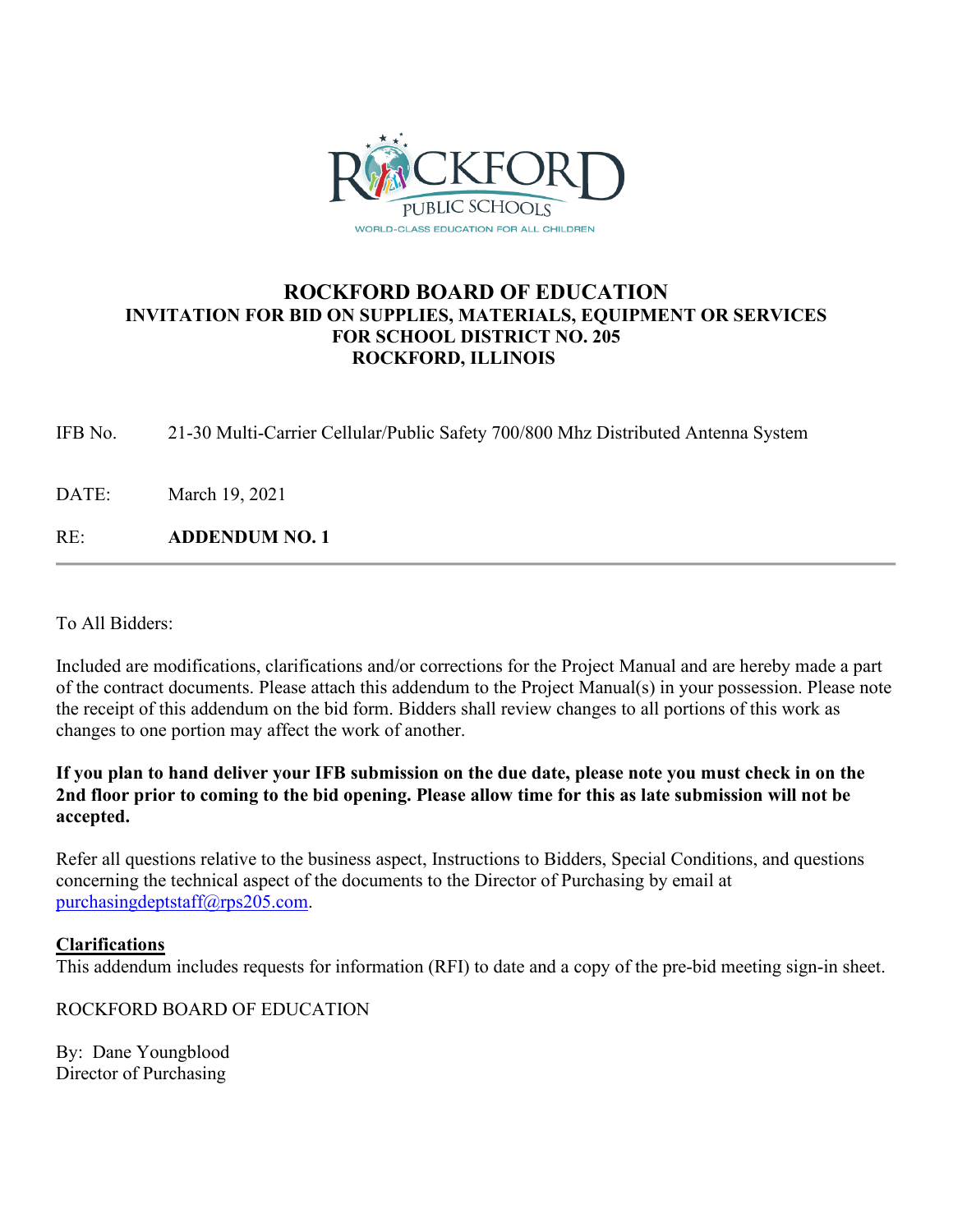1. Has cellular coverage testing been completed of these four schools identifying areas that are lacking cell coverage, by carrier, and is this report available?

Testing was informally conducted by IT Staff. Complaints of lack of cellular coverage has been shared by building staff and the Facilities team for several years. No formal report is available.

2. Has First Responder radio coverage testing been completed by the AHJ, or another party on behalf of the AHJ and is this report available?

The district contracts school resource officers who are law enforcement officers from both local city and county entities. Testing was not completed by them, nor do we have a report. The RPS205 CIO has experience with DAS and public safety (P25 Trunking - StarCom 700/800 MHz) and determined the shortcoming.

3. Many DAS contractors specialize in either Cellular DAS or Public Safety DAS. Can only one of these systems be bid on?

We strongly recommend that bidders bid on this as one package; however, we will allow bidding on either the commercial cellular DAS, or the Public Safety DAS independently.

4. Who is responsible for any roof penetrations? Typically the facility would provide this so as not to void any roof warranties.

Installation will be managed by the district. The bidder is only responsible for the design and bill of materials.

5. It is presumed that the school district will provide electrical at all DAS active component locations?

Installation will be managed by the district. The bidder is only responsible for the design and bill of materials.

6. From on site discussion, it is presumed EMT conduit is not required at any location visited?

Installation will be managed by the district. The bidder is only responsible for the design and bill of materials and will make the determination of the type of conduit at time of installation.

7. Are there any asbestos concerns at WEST?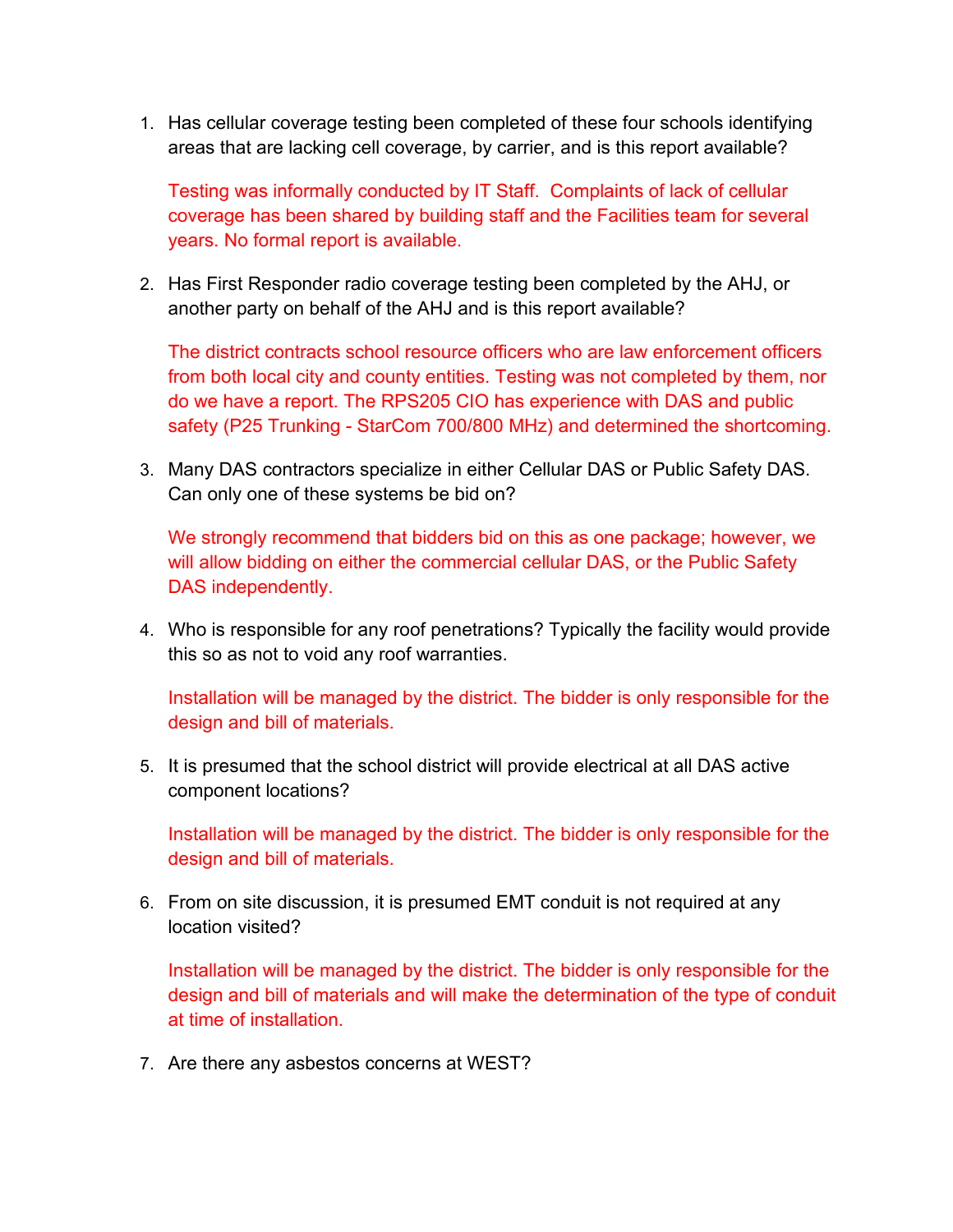Installation will be managed by the district. The bidder is only responsible for the design and bill of materials.

8. Can a list of bid walk attendees be shared with all attendees?

Yes. We will provide in the addendum.

9. Can we use existing racks in the room, could we mount hardware to the walls?

Existing racks can be used, so they are not required as part of the quote. Equipment can also be mounted to walls. Installation will be managed by the district. The bidder is only responsible for the design and bill of materials.

2. Are the IDF/MDF rooms to store the equipment 2 hour rated rooms for fire?

Some I'm certain are, some I'm unsure of. I'll review with our Life Safety Architect and get back to you.

3. Single mode between closets on fiber? If no fiber, could there be fiber?

Installation will be managed by the district. The bidder is only responsible for the design and bill of materials.

4. Some of them requested CAD files with the wall types and materials called out.

We likely only have CAD files for our newer buildings. I'll review with our Design & Construction team to confirm.

6. Use existing single mode fiber or plan to install new?

Please include all materials, including cabling, in the bill of materials and quote.

7. What is our expected lifespan of the DAS system?

We understand that technology and frequencies change and the spectrum is continuously reallocated, narrow-banded, and changed; however, we are seeking a lifespan of 8-10 years.

8. At West, can they use existing wire troughs? Can they add more troughs in the BOM if needed?

Installation will be managed by the district. The bidder is only responsible for the design and bill of materials.As long as fill ratios are not exceeded, yes, they can use existing wire troughs.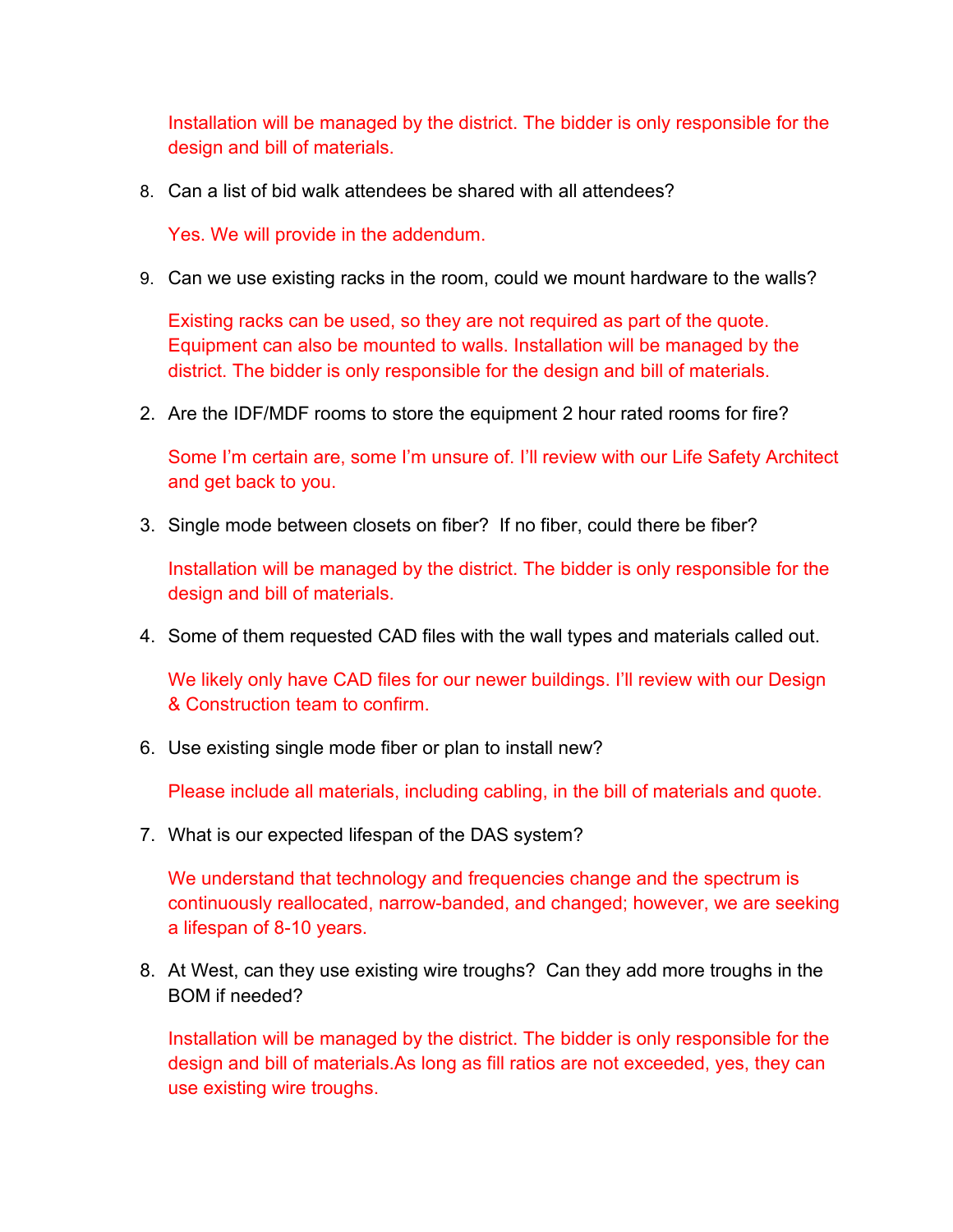9. For example, will West need coverage in the boiler room? Coverage in the basement?

Yes. Coverage is required in these locations.

10.Will there be an official survey by carriers and emergency responders for coverage? Should they quote that in, or will that be done?

There will not be an official survey. We will work with our local emergency responders for coverage testing. No quote is necessary.

10.What is the fire rating for all the MDFs and IDF's?

Installation will be managed by the district. The bidder is only responsible for the design and bill of materials.

11.Is union labor required?

Installation will be managed by the district. The bidder is only responsible for the design and bill of materials.

12.Do we want it on the Generator circuit, and will we handle the electrical work or will they?

Installation will be managed by the district. The bidder is only responsible for the design and bill of materials.

13.How is the fiber running from closet to closet? Is it daisy-chained and if so, what is the route? Or are the IDFs home runs from the MDF?

Installation will be managed by the district. The bidder is only responsible for the design and bill of materials.

14.At RESA, is the 6th-grade wing an add-on or is it a part of the original building?

All of RESA is part of the original building.

15.Will they need to quote track, or any other kind of raceway needed?

Track and raceway will be handled by the district.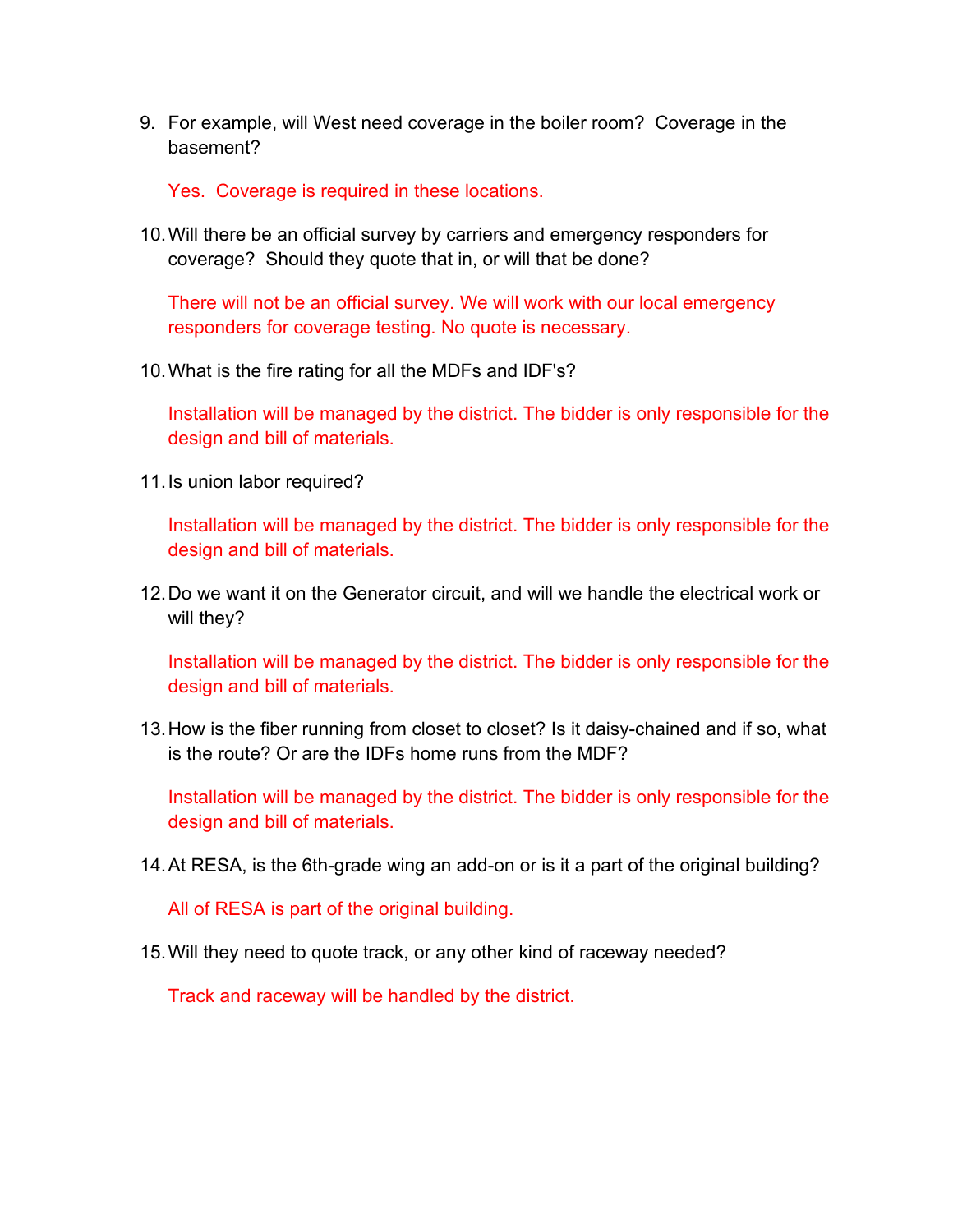ROCKFORD PUBLIC SCHOOLS IFB No. 21-30 Multi-Carrier Cellular/Public Safety 700/800 Mhz Distributed Antenna System Pre-Bid Meeting Sign-In Sheet Monday, March 15, 2021 at 11:00 a.m.

## **PRE-BID CONFERENCE OPENING STATEMENT**

Welcome to the mandatory pre-bid conference for IFB No. 21-30 Multi-Carrier Cellular/Public Safety 700/800 Mhz Distributed Antenna System for the Rockford Public Schools.

The purpose of this meeting is to receive input, comments, questions, clarifications and suggested changes relative to this solicitation. As a reminder, the only acceptable changes to the Bid/RFP are formal Addenda published by the RPS Purchasing department. Additionally, the Addendum may address other issues identified by the School District.

The goal of today's meeting is to increase your knowledge of the solicitation as it is written and provide an information mechanism in which you may advise the School District of any changes it should make. Consequently, any changes you wish the Rockford Public Schools to consider must be submitted in writing to the Purchasing department before the deadline as expressed in the solicitation.

We will try to answer as many of the questions as possible. If we cannot answer a question today, we will defer that answer to the published Addendum. Additionally, minutes from this pre-bid conference will be published in the Addendum.

- > Bid Opening is scheduled for Thursday, April 1, 2021 at 2:00 pm Rockford Board of Education, 6th floor Conference Room. Late bids will not be accepted. Faxed or emailed bids will not be accepted.
- $\geq$  Board Approval April 13, 2021.
- $\triangleright$  Bid RFI Procedures All written correspondence during the bid process MUST be sent to Dane Youngblood, Director of Purchasing, via email at PurchasingDeptStaff@rps205.com. Last RFI will be accepted until March 22, 2021 at 12 pm. Last addendum will be issued by March 24, 2021 at 4:30 pm.
- $\geq$  Addenda will be emailed to all attendees at the pre-bid conference, posted on the RPS website and Demand Star.
- $\ge$  PLEASE reference the REQUIRED FORMS CHECK LIST for all documents that must be submitted with your bid offer form. All forms must be properly completed, signed and submitted or your bid will be deemed non-responsive.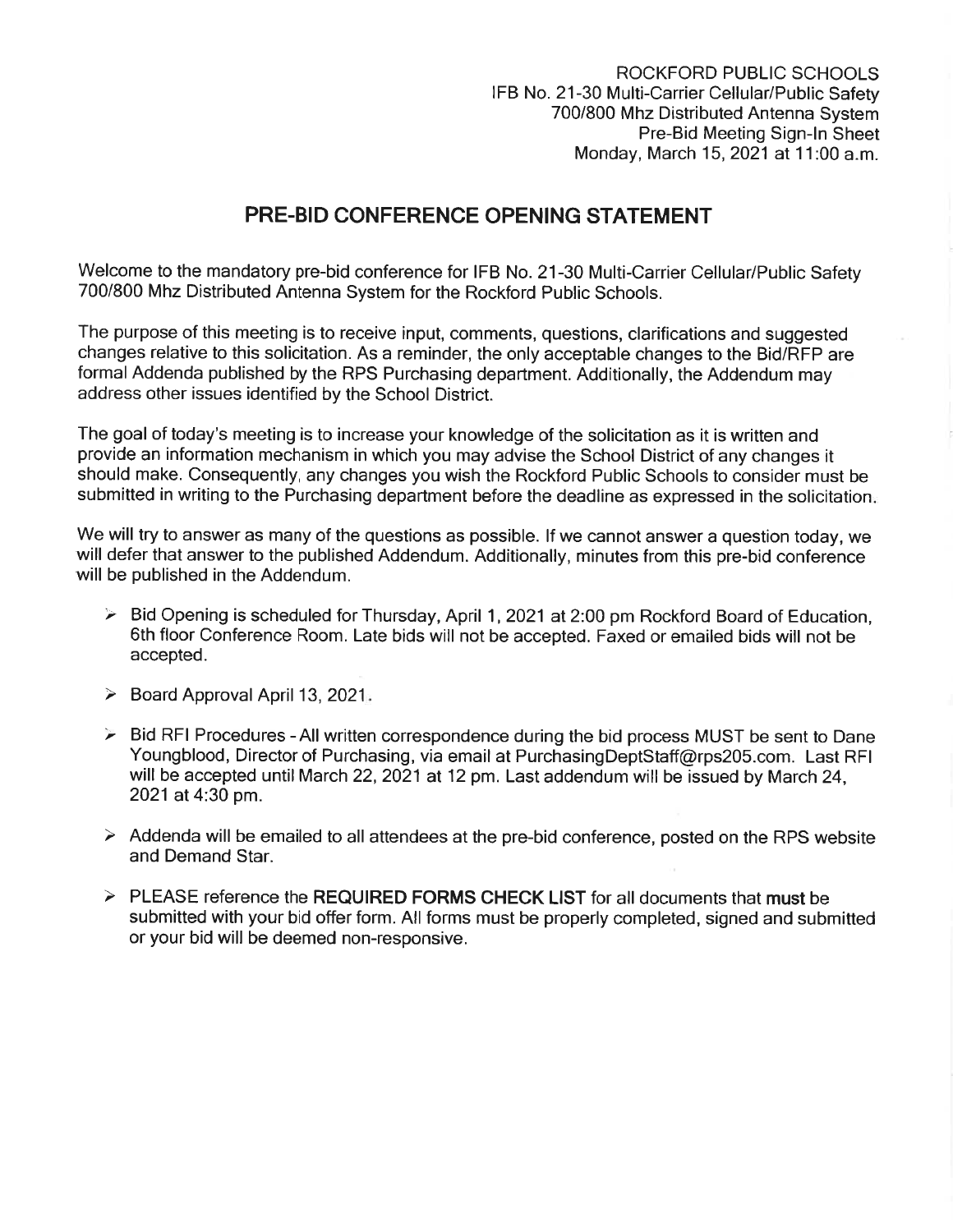700/800 Mhz Distributed Antenna System<br>Pre-Bid Meeting Sign-In Sheet<br>Monday, March 15, 2021 at 11:00 a.m. ROCKFORD PUBLIC SCHOOLS IFB No. 21-30 Multi-Carrier Cellular/Public Safety



## PRE-BID MEETING SIGN-IN SHEET

IFB No. 21-30 Multi-Carrier Cellular/Public Safety 700/800 Mhz Distributed Antenna System

# $\frac{1}{5}$ PLEASE WRITE FMAIL ADDRESS SO THAT IT IS LEGIBLE IN OBDER TO BECENE ADDENDLIM INEO

|                         |                              |                                    | <u>FELANE WATTE EMAIL ADDRESS SO TRATTI IS LEGIBLE IN ORDER TO RECEIVE ADDENDUM INFORMATION</u>                                                                                                                                                                                                                                                        |              |                                                                              |
|-------------------------|------------------------------|------------------------------------|--------------------------------------------------------------------------------------------------------------------------------------------------------------------------------------------------------------------------------------------------------------------------------------------------------------------------------------------------------|--------------|------------------------------------------------------------------------------|
|                         |                              |                                    |                                                                                                                                                                                                                                                                                                                                                        |              |                                                                              |
|                         | <b>Printed Name</b>          | <b>Company Name</b>                | <b>Company Address</b>                                                                                                                                                                                                                                                                                                                                 | Telephone    | E-mail                                                                       |
|                         |                              | Aichnel A.Donnegy Alive Telecom    | $G_{\bullet}$ is $\tau$                                                                                                                                                                                                                                                                                                                                |              | 7754506974 MA. Dorough@                                                      |
| $\overline{\mathbf{C}}$ |                              | lieoff Hammer Malko Communicitiery | $\frac{1}{\sqrt{2\pi}}\sum_{i=1}^n\frac{1}{i\sqrt{2\pi}}\sum_{i=1}^n\frac{1}{i\sqrt{2\pi}}\sum_{i=1}^n\frac{1}{i\sqrt{2\pi}}\sum_{i=1}^n\frac{1}{i\sqrt{2\pi}}\sum_{i=1}^n\frac{1}{i\sqrt{2\pi}}\sum_{i=1}^n\frac{1}{i\sqrt{2\pi}}\sum_{i=1}^n\frac{1}{i\sqrt{2\pi}}\sum_{i=1}^n\frac{1}{i\sqrt{2\pi}}\sum_{i=1}^n\frac{1}{i\sqrt{2\pi}}\sum_{i=1}^n\$ |              | $y$ 153513626 914mmer @mcg-115<br>.Com                                       |
| ო                       | VENNIS UNDAISKA              | COMMUNICATIONS<br>Chicaco          | $\frac{1}{2}$ conhuns $\frac{1}{2}$                                                                                                                                                                                                                                                                                                                    | 7084171312   | Chicomm.com<br>DOND CISKA                                                    |
|                         | 4 MARK KLEPACK!              | PIERSON WIRELESS                   | BURR RIDGE, IL                                                                                                                                                                                                                                                                                                                                         | 830 945 8668 | PIERSONWIRELESS.COM<br>MARK. KLEPACKI@                                       |
| Ю                       | Grey Gerber                  | Powernet                           | $5u1+25B$ , Christianati, 14924 $513 - 274 - 8502$<br>BOOS GONDINGS Hill Dr.                                                                                                                                                                                                                                                                           |              | powernet co. com<br>B                                                        |
| $\ddot{\bullet}$        | Haron Koby                   | Monte/Tech                         | $g_{1}\varpi \in \mathcal{L}$ <i>verside</i> Blud<br>Loves Park 1L 6/114                                                                                                                                                                                                                                                                               | 8159661267   | Gay @ montelecticon<br>Annon @ Monteltech.con<br><u>Ray @ monteltecticon</u> |
|                         | 7 MICHAEL KILIAN US CCILULAR |                                    | NAPEAVIIC,IL                                                                                                                                                                                                                                                                                                                                           |              | $g$ y $7$ -943-3534  michael. Kilinnevscillder.<br>Joh                       |
|                         | James Cule                   | いこ・イフール                            | $R$ uckville, $nD$                                                                                                                                                                                                                                                                                                                                     |              | 7033726482 Codey Clotheric                                                   |
|                         | GREG STRZENDER               | WIRELESS CONVERTS                  | 165 E. CONNERLE SCHAUMBULG                                                                                                                                                                                                                                                                                                                             |              | WIRELES CONVERS . US. US. US. CON<br>$244-330-904364600$ James. Call 2       |